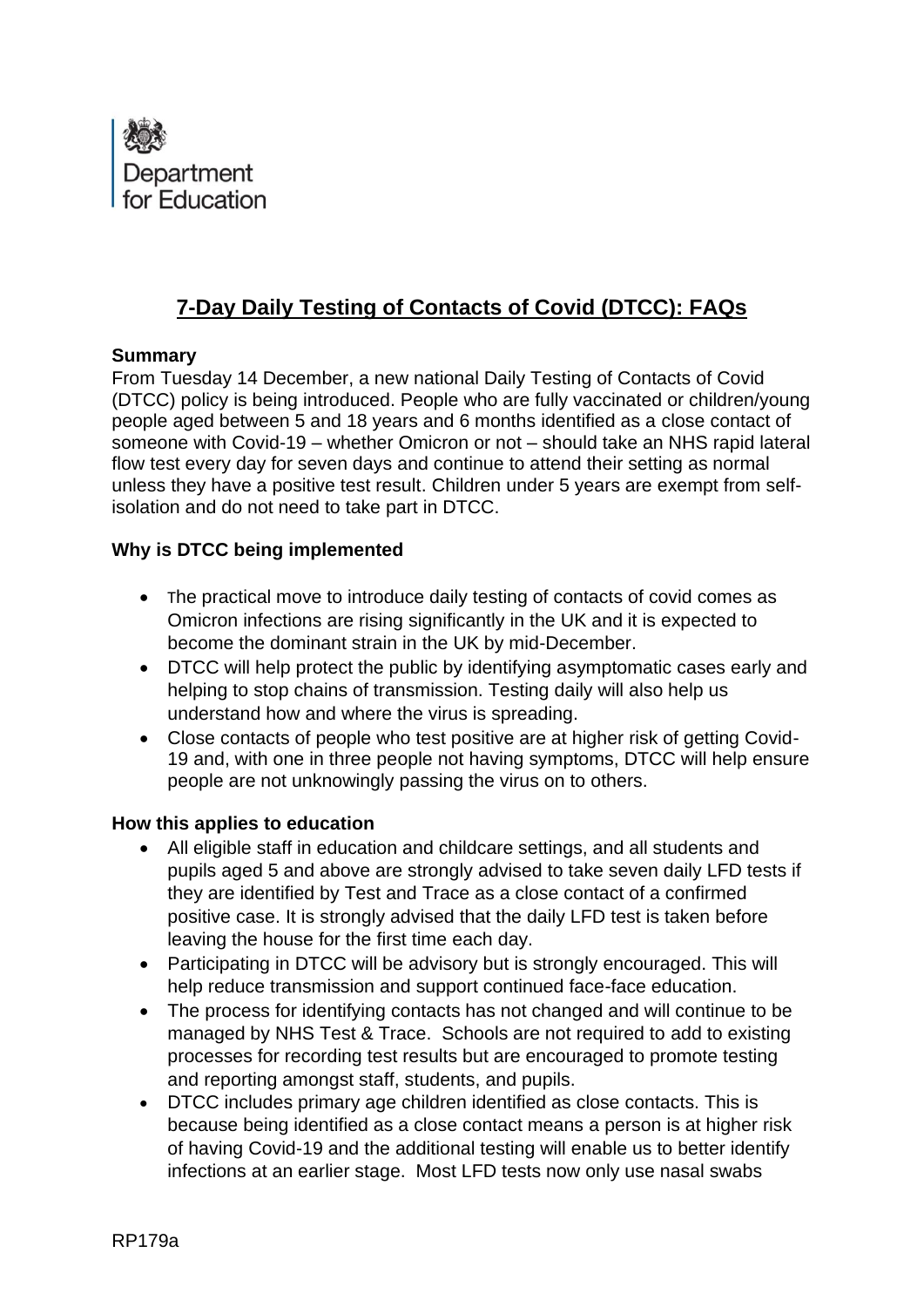which are less invasive for younger children. Parents of primary school children should order test kits via pharmacies or online [Find where to get](https://www.gov.uk/order-coronavirus-rapid-lateral-flow-tests)  rapid lateral flow tests - [NHS \(test-and-trace.nhs.uk\)](https://www.gov.uk/order-coronavirus-rapid-lateral-flow-tests).

• Pupils with SEND identified as close contacts should be supported by their education setting and their families to agree the most appropriate route for testing including where appropriate additional support to assist swabbing.

#### **How to access LFD test kits**

- All staff in education settings, and pupils and students of secondary age and above should have access to a box of 7 LFD tests from their education settings if they do not have any at home.
- For primary aged children, LFD test kits are available through the usual routes either via local pharmacies, online or at community test sites. [Find where to](https://maps.test-and-trace.nhs.uk/)  get rapid lateral flow tests - [NHS \(test-and-trace.nhs.uk\)](https://maps.test-and-trace.nhs.uk/)
- If a setting requires additional test kits sooner than can be fulfilled via the standard ordering process, or will run out of test kits imminently, settings should contact 119 to request an emergency replenishment as a last resort.
- Regular twice weekly, at-home testing will continue on return in the spring term for all education and childcare workforce and all students of secondary age and above. If a setting remains open throughout the Christmas period, regular twice weekly at-home testing should continue throughout the holidays.

### **FAQs**

### **What does daily testing for contacts of Covid-19 involve?**

- Once notified by Test and Trace or the NHS Covid-19 app that they are a contact, all eligible staff and pupils/students should take a LFD test each day for 7 days (or ten days since your last known contact with the person who has since tested positive for Covid-19, if this is earlier than the 7 days), and report the results via the [Online Reporting S](https://www.gov.uk/report-covid19-result)ystem. It is advised that the daily LFD test is taken before leaving the house for the first time of that day. If they test negative, they should continue to attend their education setting, and they should follow national guidance and remain cautious around vulnerable people.
- If someone tests positive with an LFD test, they should self-isolate and order a PCR test to confirm the positive result: [Get a free PCR test to check if you](https://www.gov.uk/get-coronavirus-test)  [have coronavirus \(COVID-19\) -](https://www.gov.uk/get-coronavirus-test) GOV.UK (www.gov.uk). If the PCR test is positive, they must self-isolate for 10 days (from the date of their positive LFD test result). If the PCR test is negative, they no longer need to self-isolate but they should continue to carry out the remainder of their daily tests.
- 18-year-olds will be given the opportunity to get fully vaccinated before being treated as adults. 6 months after their  $18<sup>th</sup>$  birthday, they will be subject to the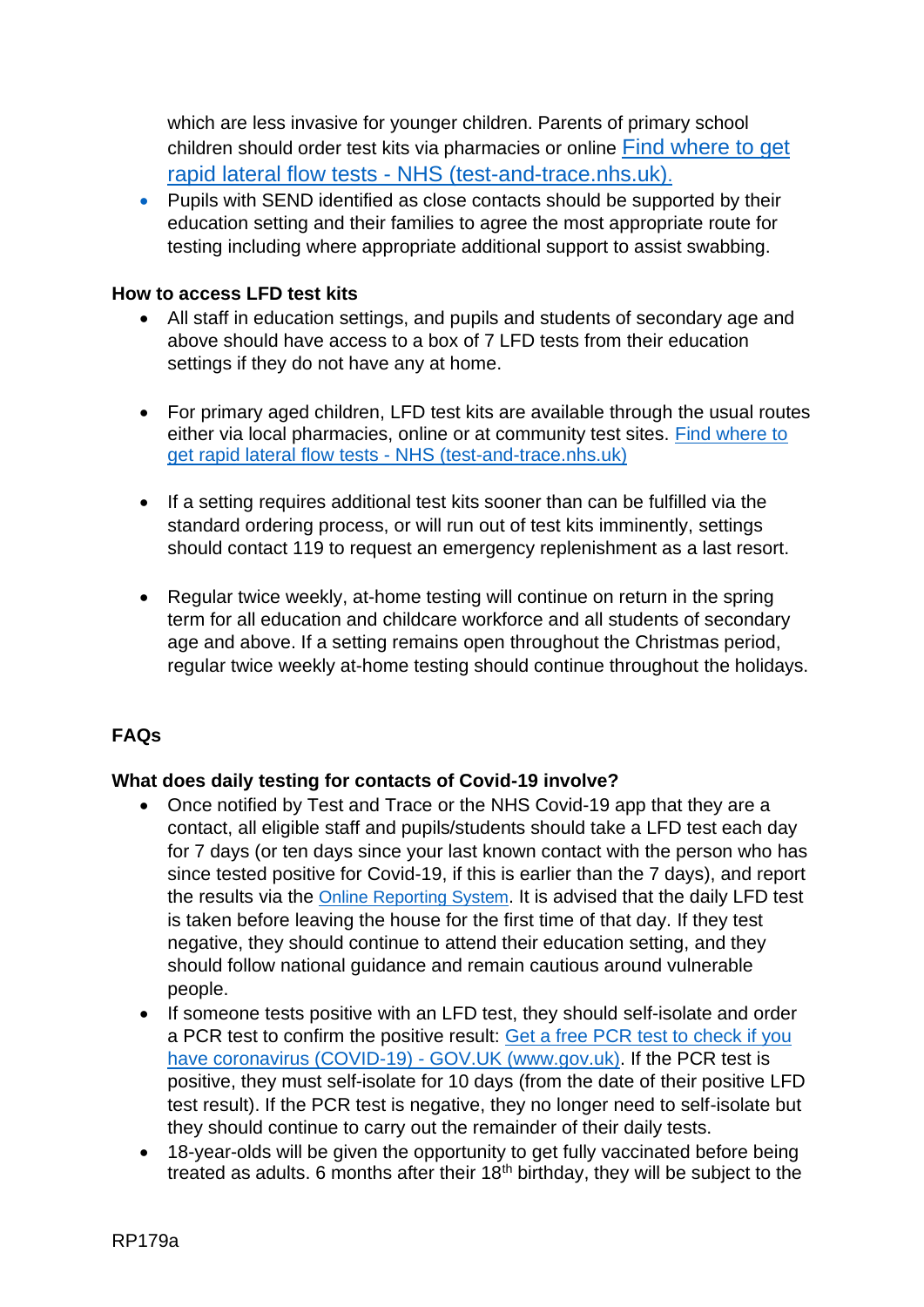same rules as adults, therefore if they choose not to get vaccinated, they must self-isolate if identified as a close contact.

#### **How does the government know it is safe for staff/students to be entering their education setting with daily testing?**

- DTCC is based on the latest public health advice and strikes a balance between managing transmission risk and reducing disruption to children and young people's education. Rapid testing allows us to identify asymptomatic positive cases quickly so that those who test positive can self-isolate and help prevent the spread of the virus in education settings. This supports ensuring that staff, pupils and students can attend face-to-face education.
- The evidence is clear that being out of education causes significant harm to educational attainment, life chances, mental and physical health. This harm disproportionately affects children and young people from the most disadvantaged backgrounds.
- Research on daily testing from the summer (before the Omicron variant and based on daily testing on-site) showed it was as effective as self-isolation at keeping cases out of school, and much more effective at keeping children who were well in school.

#### **Is daily testing as effective as isolation at stopping transmission of the virus?**

- The public health advice supports the introduction of daily testing for vaccinated adults and children and young people aged 5 years to 18 years and six months. Research has shown that daily testing can be as effective as isolation in terms of reducing the transmission of covid-19.
- Research on daily testing from the summer (before the Omicron variant and based on daily testing on-site) showed it was as effective as self-isolation at keeping cases out of school, and much more effective at keeping children who were well in school.
- LFD testing is more suitable for testing on a daily basis because unlike PCR tests, LFD tests do not have to be sent to a laboratory for processing and the results are available much quicker. LFD results are available within 30 minutes.
- LFD tests have been widely and successfully used to detect COVID-19 in asymptomatic individuals and are approved by the Medicines and Healthcare Regulatory Agency (MHRA). Extensive clinical evaluation has been carried out on the lateral flow tests. Evaluations from UK Health Security Agency and the University of Oxford show these tests are accurate and sensitive enough to be used in the community for screening and surveillance purposes. There is evidence to support the use of LFD tests to detect the Omicron variant.

### **Should I take part in DTCC for Covid-19 Contacts if I have tested positive for Covid-19 in the last 90 days?**

• Yes. Even if someone has tested positive for COVID-19 within the last 90 days, if they are identified as a close contact of someone with COVID-19 and are exempt from isolation, they are strongly advised to take part in daily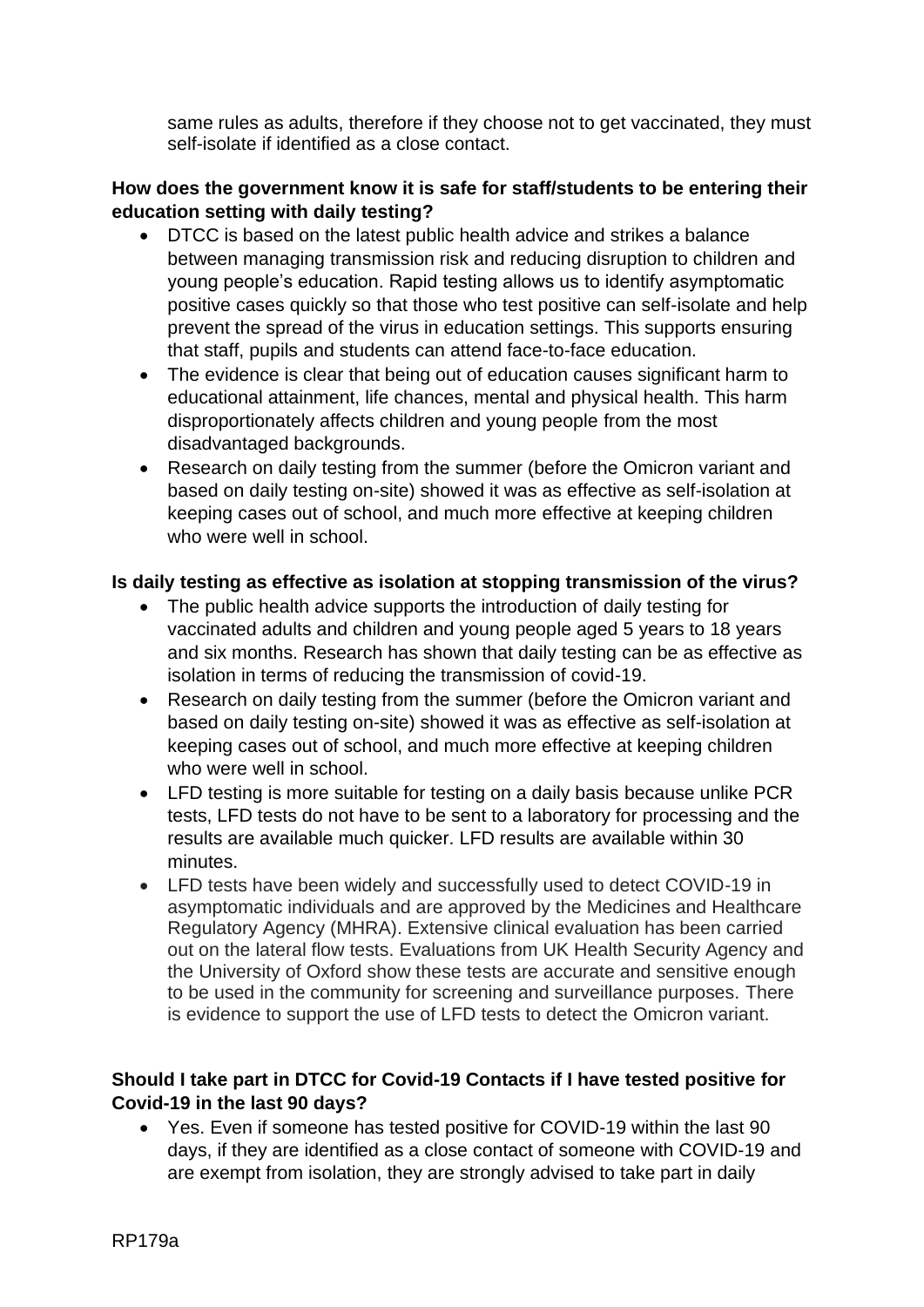testing. If the LFD test is positive, they should also take a confirmatory PCR even if it is within the 90 days.

• This is a change to the previous position because we know people can be infected with Omicron even when they have had previous covid infection. Previously, we had evidence that people were likely to be immune for at least 90 days after infection, but we don't know whether this is the case with Omicron. With the removal of the requirement for self-isolation, we need another system to try to reduce transmission. Given that there is much less likelihood of false positives with LFDs when someone is no longer infectious, the balance of risks means that we need to implement this, even in the 90 days after previous infection.

### **Is taking part in DTCC voluntary?**

• Participation in DTCC is voluntary although strongly encouraged. A staff member, pupil or student does not have to isolate if they are identified as a close contact of a positive case, are eligible for daily testing but choose not to participate.

#### **Does DTCC for Covid-19 contacts replace testing twice-weekly for staff and secondary/college students?**

- No, staff and students should continue testing twice-weekly for the rest of term and when settings return in January. DTCC should only be used when a member of staff, pupil or student has been identified as a Covid-19 contact.
- Only one LFD test should be taken in a day and the reporting process for all LFD tests is the same.

### **When should I take my daily LFD test?**

• The LFD daily test should be taken before leaving the house for the first time of that day.

### **I have just finished my 7 days of DTCC, when should I start twice-weekly testing again?**

- The twice-weekly testing routine should start again 3-4 days after a person has taken their last LFD test related to DTCC for Covid-19 Contacts.
- Only one LFD test should be taken a day, so a second test should not be taken on the same day if a person has tested that morning as part of their usual twice-weekly testing or if they have just finished taking part in DTCC cycle.
- If someone tests in the morning, and they are then identified as a close contact, they can consider the test taken that morning as their first DTCC test.

#### **If a pupil, student or member of staff was identified as a close contact of an Omicron case before 14th December, are they eligible for DTCC or do they still need to self-isolate in line with the previous rules?**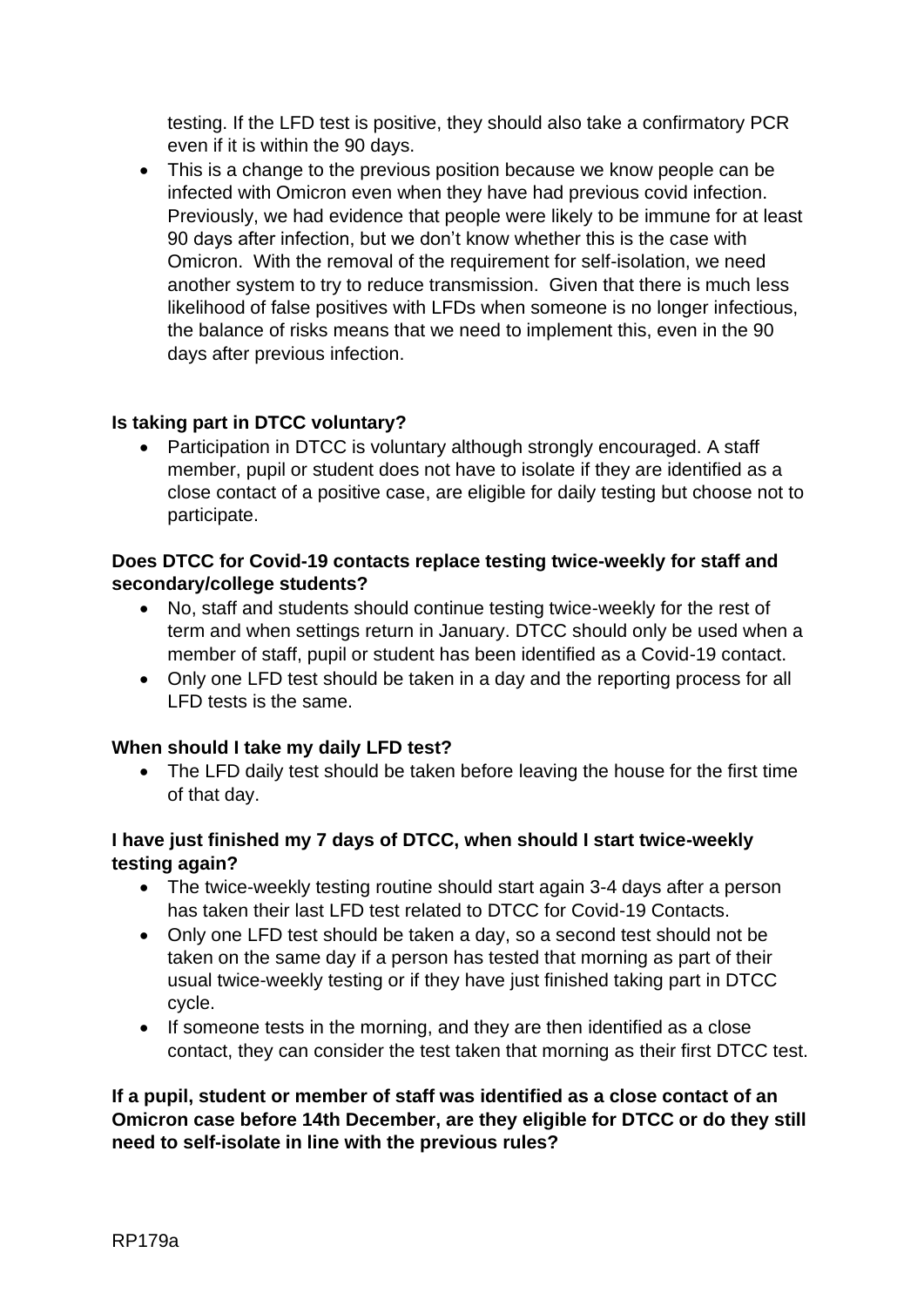• If you are fully vaccinated or under 18 years and 6-month-old, and currently isolating due to being a contact of someone that has Omicron, you no longer need to isolate. All contacts should take daily LFD tests for what would have been remainder of the 10 day the isolation period.

## **Eligibility**

#### **Does daily testing for contacts only apply to contacts of the positive Omicron cases?**

• No, daily testing is advised for all eligible contacts of a confirmed positive Covid-19 case whether omicron or not.

#### **Who else is eligible?**

The Government has introduced DTCC for those adults who are:

- fully vaccinated (those who have had two doses of an approved vaccine or more)
- people who can prove they are unable to be vaccinated for clinical reasons
- people taking part or who have taken part in an approved clinical trial for a Covid-19 vaccine

And for Children and young people aged 5 to 18 years and 6 months, regardless of their vaccination status.

- Isolation requirements were introduced temporarily for contacts of confirmed Omicron cases whilst this variant of concern was emerging. Now, contacts of any confirmed Covid-19 case (unless they are under five or not eligible for some other reason), regardless of which variant, are instead being advised to undertake 7 daily LFD tests.
- Anyone over the age of 18 years and 6 months who is not vaccinated and not exempt, must isolate in line with [Government guidelines](https://www.nhs.uk/conditions/coronavirus-covid-19/self-isolation-and-treatment/when-to-self-isolate-and-what-to-do/) if they are a contact of a positive case.

### **I've only had one vaccination dose, am I still eligible for DTCC?**

- Adults need to be fully vaccinated (having had at least two doses of an approved vaccine) to be eligible for DTCC.
- Children and young people ages 5 years to 18 years and six months are eligible for DTCC, regardless of their vaccination status.
- Children under 5 are exempt from both DTCC and isolation.

#### **What if a member of staff, pupil or student becomes symptomatic whilst testing? Does this change their eligibility?**

• If they become symptomatic and/or test positive on any of the LFD tests they take, they **should** self-isolate and order a symptomatic PCR test: [Get a free](https://www.gov.uk/get-coronavirus-test)  [PCR test to check if you have coronavirus \(COVID-19\) -](https://www.gov.uk/get-coronavirus-test) GOV.UK [\(](https://www.gov.uk/get-coronavirus-test)[www.gov.uk\)](https://ukc-word-edit.officeapps.live.com/we/www.gov.uk)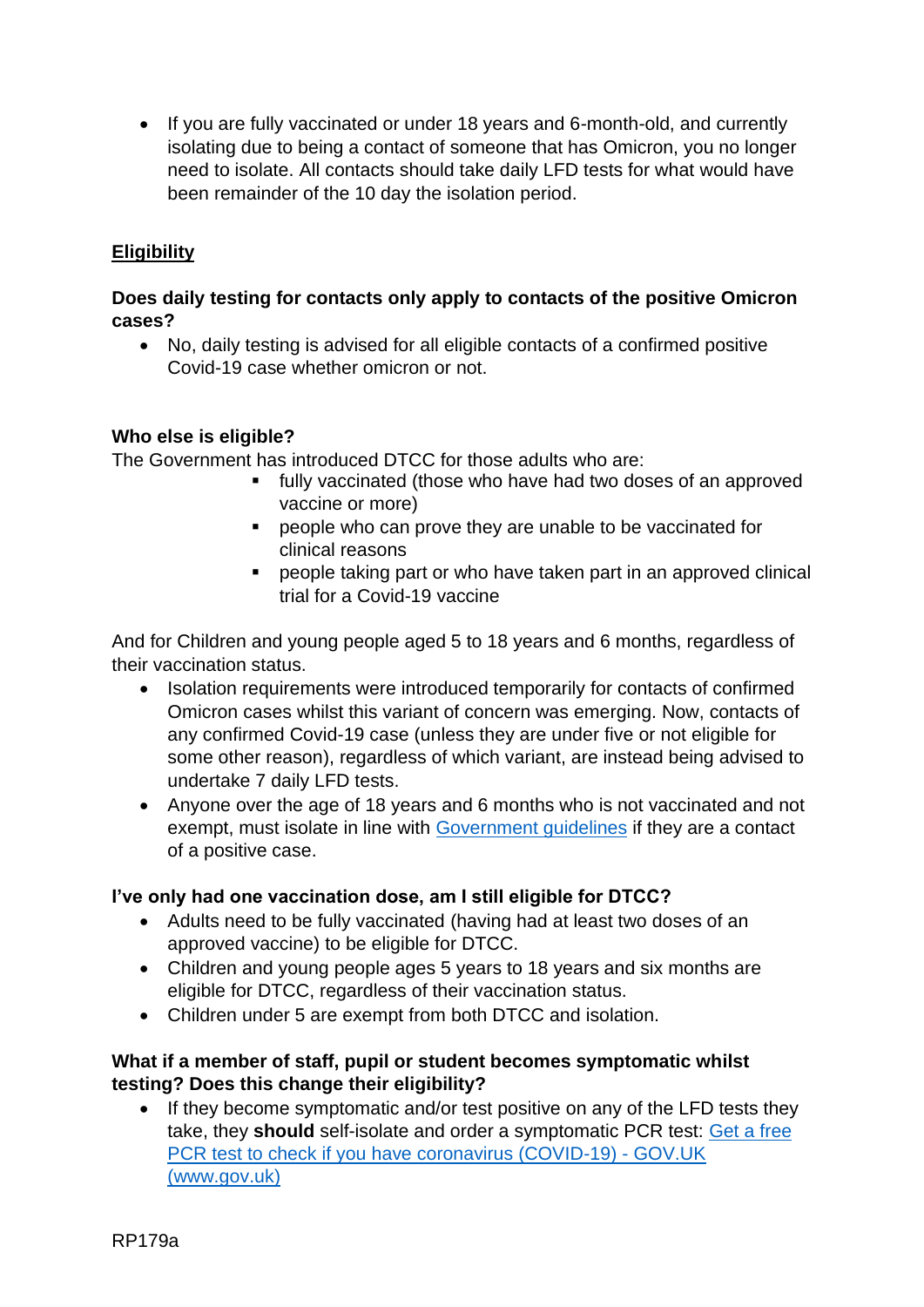### **Contact tracing**

#### **How will individuals know if they are a close contact eligible for daily testing?**

• NHS Test and Trace will work with the person who has tested positive (or their parent or guardian) to identify close contacts, based on a series of questions. This is likely to be a small number of individuals who would be most at risk of contracting Covid-19 due to the nature of the close contact. NHS Test and Trace will get in touch with the close contact and advise them on next steps.

#### **How will settings know if their students or staff are close contacts?**

- DTCC for Covid-19 Contacts should be triggered by NHS Test and Trace or the NHS Covid-19 app notifying someone that they have been identified as a close contact of a positive case.
- Settings will not necessarily be informed if one of their pupils, students or a staff member is identified as a close contacts and asked to isolate or participate in DTCC and do not have a role in routine contact tracing or in monitoring uptake of DTCC.

#### **Should settings play a role in contact tracing?**

- As before, education and childcare settings are not expected to undertake routine contact tracing. In exceptional circumstances, settings may be contacted by local health protection teams in response to a local outbreak, as currently happens in managing other infectious diseases.
- If education or childcare settings are concerned about the number or a cluster of cases in their setting, they should contact their local Public Health Team (PHT) who may advise increased testing in line with the contingency framework: [Contingency framework: education and childcare settings –](https://www.gov.uk/government/publications/coronavirus-covid-19-local-restrictions-in-education-and-childcare-settings/contingency-framework-education-and-childcare-settings) [GOV.UK \(www.gov.uk\)](https://www.gov.uk/government/publications/coronavirus-covid-19-local-restrictions-in-education-and-childcare-settings/contingency-framework-education-and-childcare-settings)

#### **Accessing test kits**

#### **How will identified contacts access LFD tests for DTCC for Covid-19 Contacts?**

All staff and students of secondary age and above should have access to test kits through their education settings if they do not have any at home. LFD test kits are available for primary aged children through the usual routes:

- 1. Through Pharmacy collection: [Rapid lateral flow coronavirus \(COVID-19\)](https://www.nhs.uk/conditions/coronavirus-covid-19/testing/regular-rapid-coronavirus-tests-if-you-do-not-have-symptoms/)  tests - [NHS \(www.nhs.uk\)](https://www.nhs.uk/conditions/coronavirus-covid-19/testing/regular-rapid-coronavirus-tests-if-you-do-not-have-symptoms/)
- 2. Through community testing sites
- 3. Through the Gov.Uk home order channel: [Order coronavirus \(COVID-19\)](https://www.gov.uk/order-coronavirus-rapid-lateral-flow-tests)  [rapid lateral flow tests -](https://www.gov.uk/order-coronavirus-rapid-lateral-flow-tests) GOV.UK (www.gov.uk)

For primary age children, LFD kits will **not** be supplied through their school.

#### **Are there enough LFD kits?**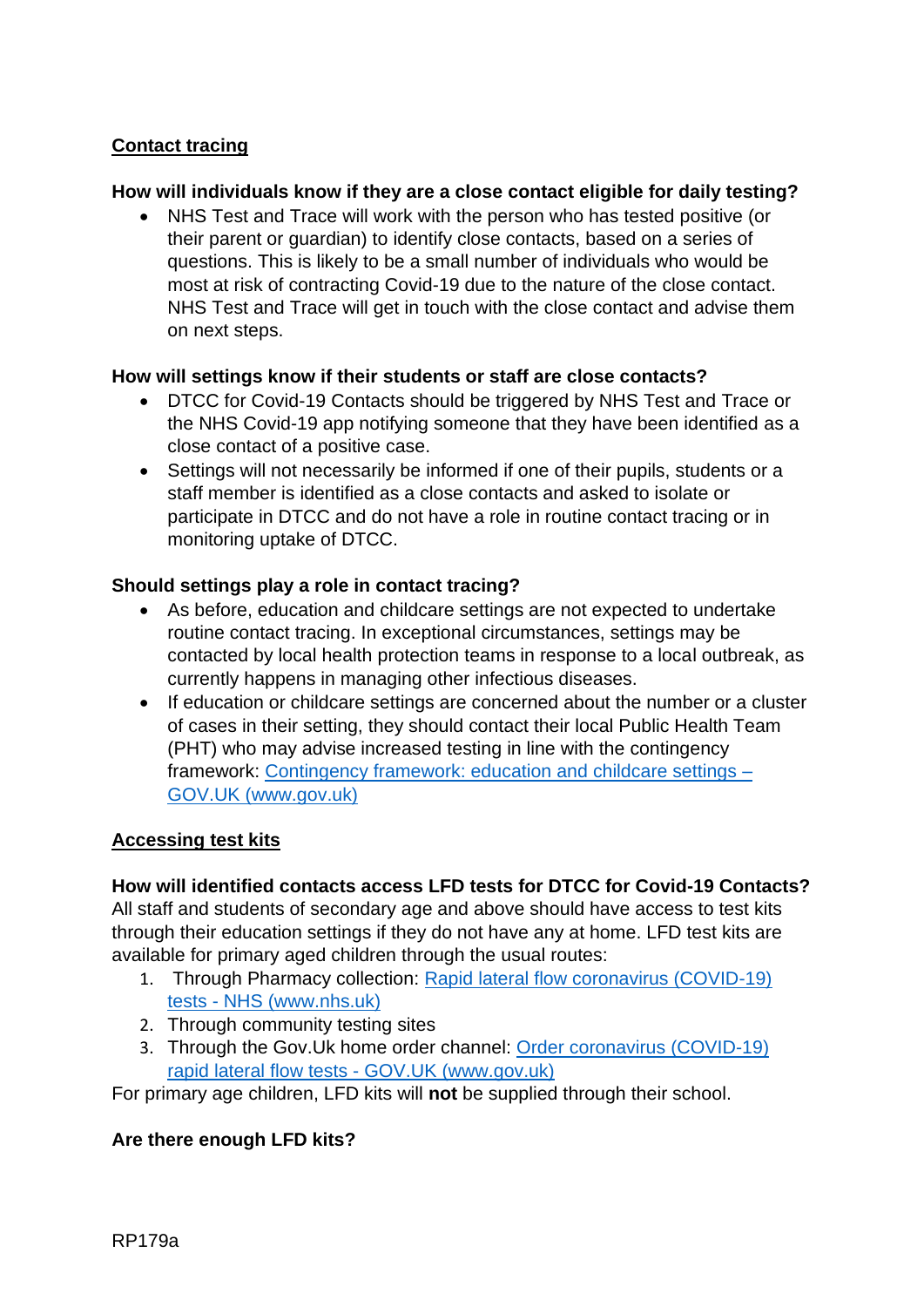- Due to exceptionally high demand, ordering lateral flow tests on gov.uk for individual members of the public has been temporarily suspended for periods to fulfil existing orders. These pauses are temporary and availability is refreshed daily.
- All staff in education and childcare settings and students of secondary age and above should continue to be supplied with tests via their setting. Many schools and colleges recently placed orders for additional self-test kits to support testing over the Christmas period and on return in January, and these orders are being delivered between 6<sup>th</sup> and 17<sup>th</sup> December. If a setting runs out of test kits, they can continue to order more through the online ordering platform [\(Apply for coronavirus test kits -](https://request-testing.test-for-coronavirus.service.gov.uk/) GOV.UK (test-for[coronavirus.service.gov.uk\)](https://request-testing.test-for-coronavirus.service.gov.uk/) which remains open for education settings, or call 119 to request an emergency replenishment if they are going to run out of stock imminently.
- Alternatively, staff and students can continue to access lateral flow test kits via community test sites and local pharmacies.
- Parents of primary age children who have been identified as a close contact of a confirmed case by UKSHA Test and trace should access test kits from community test sites and / or local pharmacies.

## **How and when will test kits be provided to settings for DTCC for Covid-19 Contacts?**

- If any members of staff, secondary aged pupils, FE or university students in their setting have been identified as a contact, their setting should provide them with a box of 7 LFD self-tests if they do not have any.
- If additional self-test kits for DTCC are required alongside regular asymptomatic testing, settings should review their existing stocks levels first. If more test kits are required, they should place an order as soon as possible via the [online ordering platform.](https://request-testing.test-for-coronavirus.service.gov.uk/) (Remember the standard delivery timescales for schools and Further Education – orders placed by 5pm on a Tuesday will be delivered in the following week. Higher Education providers can continue to order tests as needed.)
- If a setting requires test kits sooner than can be fulfilled via the standard ordering process, [as a last resort] they should contact 119 to request an emergency replenishment.
- Alternatively, if settings do not have sufficient self-test kits to distribute to any staff members or pupils/ students that have been identified as a close contact and asked to undertake daily testing, they should be advised to access test kits from their local pharmacy or via gov.uk
- For primary aged pupils (aged 5-11 years old) identified as a contact, parents should also be advised to access test kits from a local pharmacy or via gov.uk

### **Monitoring**

### **Should schools/colleges monitor whether pupils/students are taking DTCC?**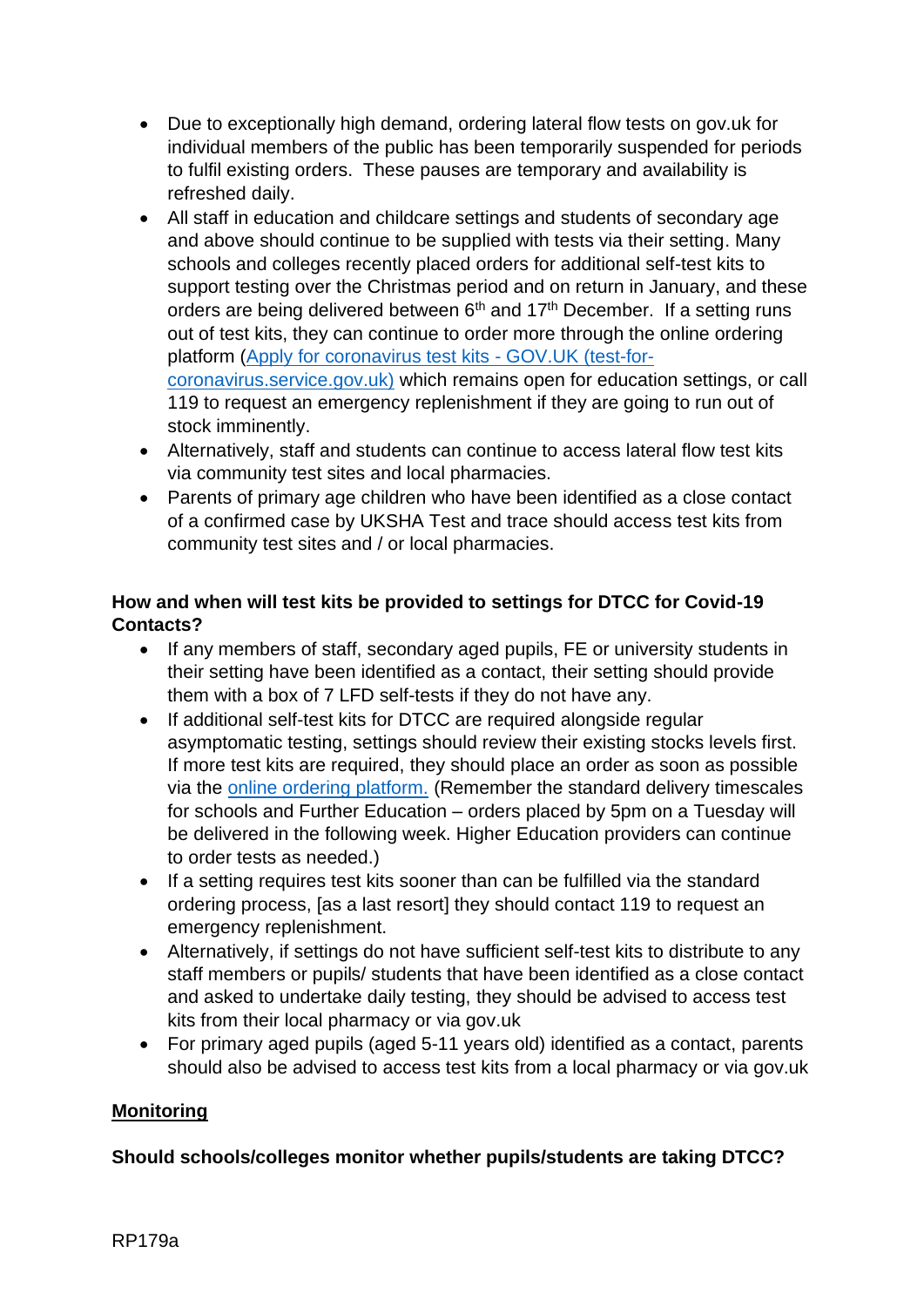• All testing is voluntary although strongly encouraged. Schools and colleges are not responsible for monitoring which students have been identified as a contact and whether these pupils are undertaking DTCC. They should instead continue to focus on strongly encouraging pupils and students to regularly test and report their results.

#### **Should a school/college refuse entrance to a pupil/student who has not undertaken a LFD test during the 7-day period after being identified as a close contact of Covid-19?**

• No. The DTCC policy aims to help keep children and young people in face-toface education. Testing remains voluntary but is strongly encouraged.

### **Primary and early years**

#### **Schools do not currently test primary pupils. How does this change affect primary schools?**

• There is no change to the process for primary schools to follow. Primary schools will need to continue ordering test kits for their staff, while pupils should access test kits via their local pharmacy, testing centre or via gov.uk

#### **Why are primary aged children being advised to undertake daily contact testing?**

• We know that many parents of primary aged students are testing their children, so this will not be an unfamiliar process to them. The universal testing offer for LFD now only uses nasal swabs which are less invasive for younger children. DTCC for Covid-19 Contacts will ask children identified as close contacts to do an LFD test every day for 7 days and, if negative, they can continue to attend their education setting. If the test result is positive, they will need to isolate and seek a confirmatory PCR.

#### **Are primary aged children now being advised to undertake regular twiceweekly testing?**

- No, public health advice suggests there is no significant benefit to regularly testing young children and so the policy remains that only secondary age and above in education settings are encouraged to test at home twice-weekly.
- Primary aged children are being advised to daily test only if they are identified as a close contact of a confirmed positive Covid-19 case. This is because being identified as a close contact means a person is at higher risk of having Covid-19 and the additional testing will enable us to better identify infections at an earlier stage.

### **Why are children under the age of 5 not advised to undertake DTCC for Covid-19 Contacts?**

• Children under 5 identified as close contacts are exempt from self-isolation and DTCC for Covid-19 Contacts.